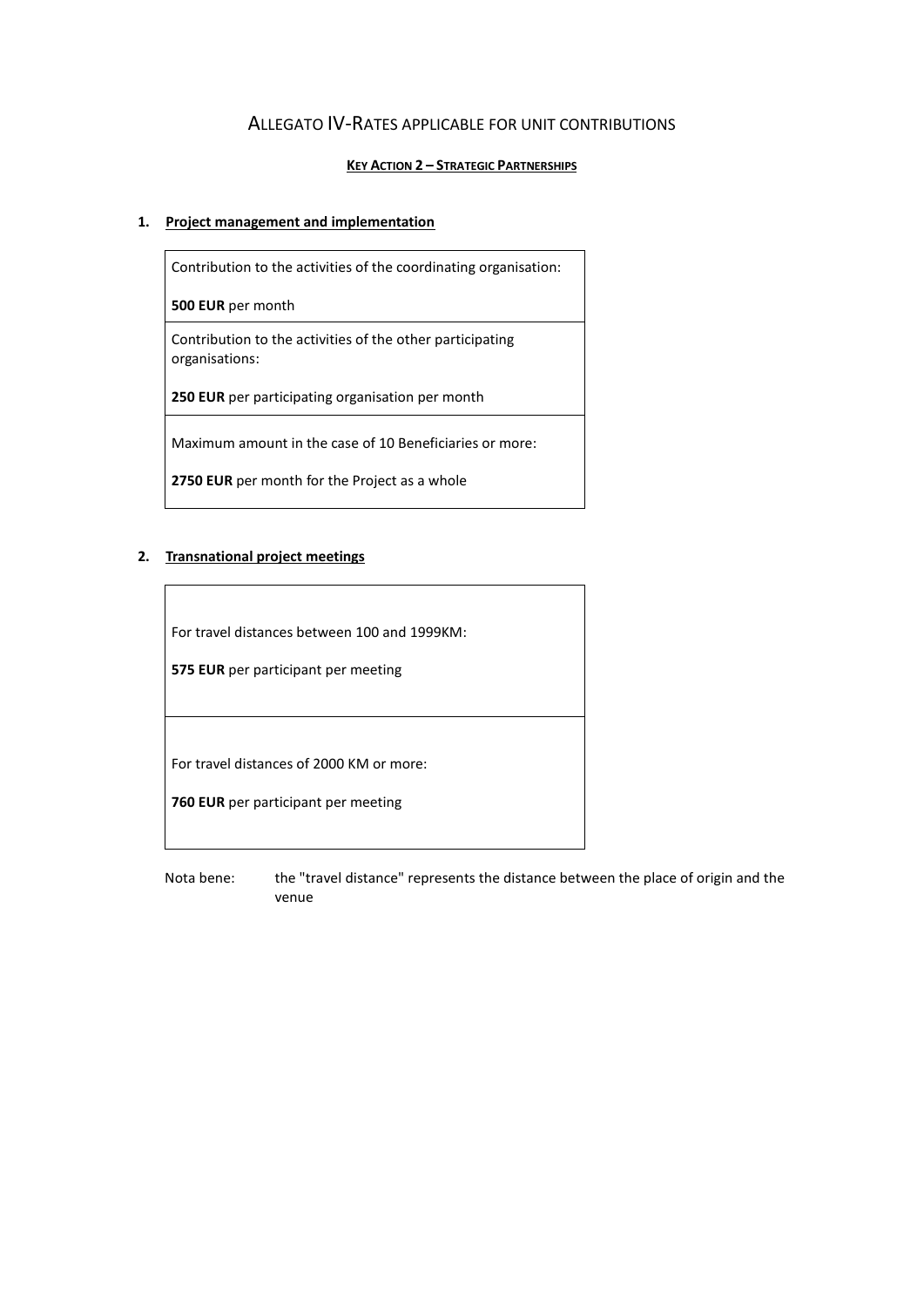## **3. Intellectual outputs**

| <b>Programme Countries</b>                                                                                                                         | <b>Manager</b> | Teacher/Trainer/Re<br>searcher/<br>Youth worker | <b>Technician</b>     | Administrative<br>staff |
|----------------------------------------------------------------------------------------------------------------------------------------------------|----------------|-------------------------------------------------|-----------------------|-------------------------|
|                                                                                                                                                    |                |                                                 | Amount per day in EUR |                         |
| Denmark,<br>Ireland,<br>Luxembourg,<br>Netherlands,<br>Sweden,<br>Austria,<br>Liechtenstein, Norway                                                | 294            | 241                                             | 190                   | 157                     |
| Belgium,<br>Germany,<br>France,<br>Italy,<br>Finland, United Kingdom, Iceland                                                                      | 280            | 214                                             | 162                   | 131                     |
| Czech Republic, Greece, Spain, Cyprus,<br>Malta, Portugal, Slovenia                                                                                | 164            | 137                                             | 102                   | 78                      |
| Bulgaria, Estonia, Croatia,<br>Latvia,<br>Lithuania, Hungary, Poland, Romania,<br>Slovakia former Yugoslav Republic of<br><b>Macedonia, Turkey</b> | 88             | 74                                              | 55                    | 39                      |

| <b>Partner Countries</b>                                                                                                                                                                                                                                                                                                                                                                                                                                                                                                                     | <b>Manager</b> | Teacher/Trainer/Re<br>searcher/Youth<br>worker | <b>Technician</b>     | Administrative<br>staff |
|----------------------------------------------------------------------------------------------------------------------------------------------------------------------------------------------------------------------------------------------------------------------------------------------------------------------------------------------------------------------------------------------------------------------------------------------------------------------------------------------------------------------------------------------|----------------|------------------------------------------------|-----------------------|-------------------------|
|                                                                                                                                                                                                                                                                                                                                                                                                                                                                                                                                              |                |                                                | Amount per day in EUR |                         |
| Australia, Canada, Kuwait, Macao, Monaco, Qatar, San<br><b>Marino, Switzerland, United States of America</b>                                                                                                                                                                                                                                                                                                                                                                                                                                 | 294            | 241                                            | 190                   | 157                     |
| Andorra, Brunei, Japan, New Zealand, Singapore, United<br><b>Arab Emirates, Vatican City State</b>                                                                                                                                                                                                                                                                                                                                                                                                                                           | 280            | 214                                            | 162                   | 131                     |
| Bahamas, Bahrain, Equatorial Guinea, Hong Kong, Israel,<br>Korea (Republic of), Oman, Saudi Arabia, Taiwan                                                                                                                                                                                                                                                                                                                                                                                                                                   | 164            | 137                                            | 102                   | 78                      |
| Afghanistan, Albania, Algeria, Angola, Antigua and<br>Barbuda, Argentina, Armenia, Azerbaijan, Bangladesh,<br>Barbados, Chile, Belarus, Belize, Benin, Bhutan, Bolivia,<br>Bosnia and Herzegovina, Botswana, Brazil, Burkina Faso,<br>Burundi, Cambodia, Cameroon, Cape Verde, Central<br>African Republic, Chad, China, Colombia, Comoros, Congo<br>(Brazzaville), Congo (Kinshasa), Cook Islands, Costa Rica,<br>Cuba, Djibouti, Dominica, Dominican Republic, East Timor,<br>Ecuador, Egypt, El Salvador, Eritrea, Ethiopia, Fiji, Gabon, | 88             | 74                                             | 55                    | 39                      |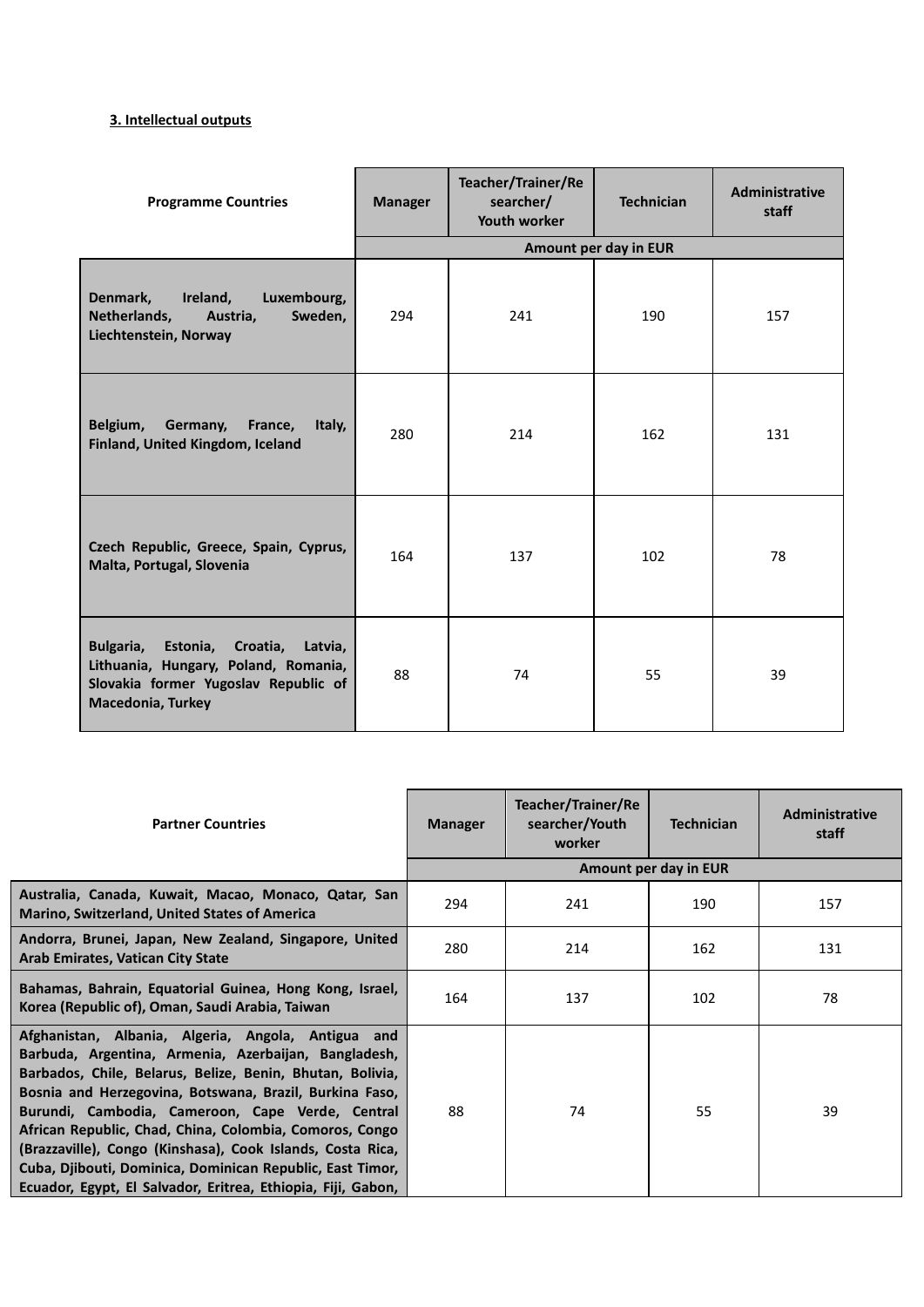| <b>Partner Countries</b>                                                                                                                                                                                                                                                                                                                                                                                                                                                                                                                                                                                                                                                                                                                                                                                                                                                                                                                                                                                                                                                                                                  | <b>Manager</b> | Teacher/Trainer/Re<br>searcher/Youth<br>worker | <b>Technician</b>     | <b>Administrative</b><br>staff |
|---------------------------------------------------------------------------------------------------------------------------------------------------------------------------------------------------------------------------------------------------------------------------------------------------------------------------------------------------------------------------------------------------------------------------------------------------------------------------------------------------------------------------------------------------------------------------------------------------------------------------------------------------------------------------------------------------------------------------------------------------------------------------------------------------------------------------------------------------------------------------------------------------------------------------------------------------------------------------------------------------------------------------------------------------------------------------------------------------------------------------|----------------|------------------------------------------------|-----------------------|--------------------------------|
|                                                                                                                                                                                                                                                                                                                                                                                                                                                                                                                                                                                                                                                                                                                                                                                                                                                                                                                                                                                                                                                                                                                           |                |                                                | Amount per day in EUR |                                |
| Gambia, Georgia, Ghana, Grenada, Guatemala, Guinea<br>(Republic of), Guinea-Bissau, Guyana, Haiti, Honduras,<br>India, Indonesia, Iran, Iraq, Republic of Côte d'Ivoire,<br>Jamaica, Jordan, Kazakhstan, Kenya, Kiribati, Korea (DPR),<br>Kosovo, Kyrgyzstan, Laos, Lebanon, Lesotho, Liberia, Libya,<br>Madagascar, Malawi, Malaysia, Maldives, Mali, Marshall<br>Islands, Mauritania, Mauritius, Mexico, Micronesia,<br>Moldova, Mongolia, Montenegro, Morocco, Mozambique,<br>Myanmar, Namibia, Nauru, Nepal, Nicaragua, Niger,<br>Nigeria, Niue, Pakistan, Palau, Palestine, Panama, Papua<br>New Guinea, Paraguay, Peru, Philippines, Russian<br>Federation, Rwanda, Samoa, Sao Tome and Principe,<br>Senegal, Serbia, Seychelles, Sierra Leone, Solomon Islands,<br>Somalia, South Africa, Sri Lanka, St. Lucia, St. Vincent and<br>the Grenadines, St. Kitts and Nevis, Sudan, Suriname,<br>Swaziland, Syria, Tajikistan, Tanzania, Thailand, Togo,<br>Tonga, Trinidad and Tobago, Tunisia, Turkmenistan, Tuvalu,<br>Uganda, Ukraine, Uruguay, Uzbekistan, Vanuatu,<br>Venezuela, Vietnam, Yemen, Zambia, Zimbabwe |                |                                                |                       |                                |

### **4. Multiplier events**

| 100 EUR per local participant<br>(i.e. participants from the country where the event is taking place) |
|-------------------------------------------------------------------------------------------------------|
| <b>200 EUR</b> per international participant (i.e. participants from other<br>countries)              |
| Maximum 30 000 EUR for the project as a whole                                                         |

#### **5. Transnational learning, teaching and training activities**

#### **a) Travel**

#### **a.1 Contribution to the travel costs**

| <b>Travel distances</b>   | <b>Amount</b>            |
|---------------------------|--------------------------|
| Between 10 and 99 KM:     | 20 EUR per participant   |
| Between 100 and 499 KM:   | 180 EUR per participant  |
| Between 500 and 1999 KM:  | 275 EUR per participant  |
| Between 2000 and 2999 KM: | 360 EUR per participant  |
| Between 3000 and 3999 KM: | 530 EUR per participant  |
| Between 4000 and 7999 KM: | 820 EUR per participant  |
| 8000 KM or more:          | 1300 EUR per participant |

Nota bene: the "travel distance" represents the distance between the place of origin and the venue, whereas the "amount" covers the contribution to the travel both to and from the venue.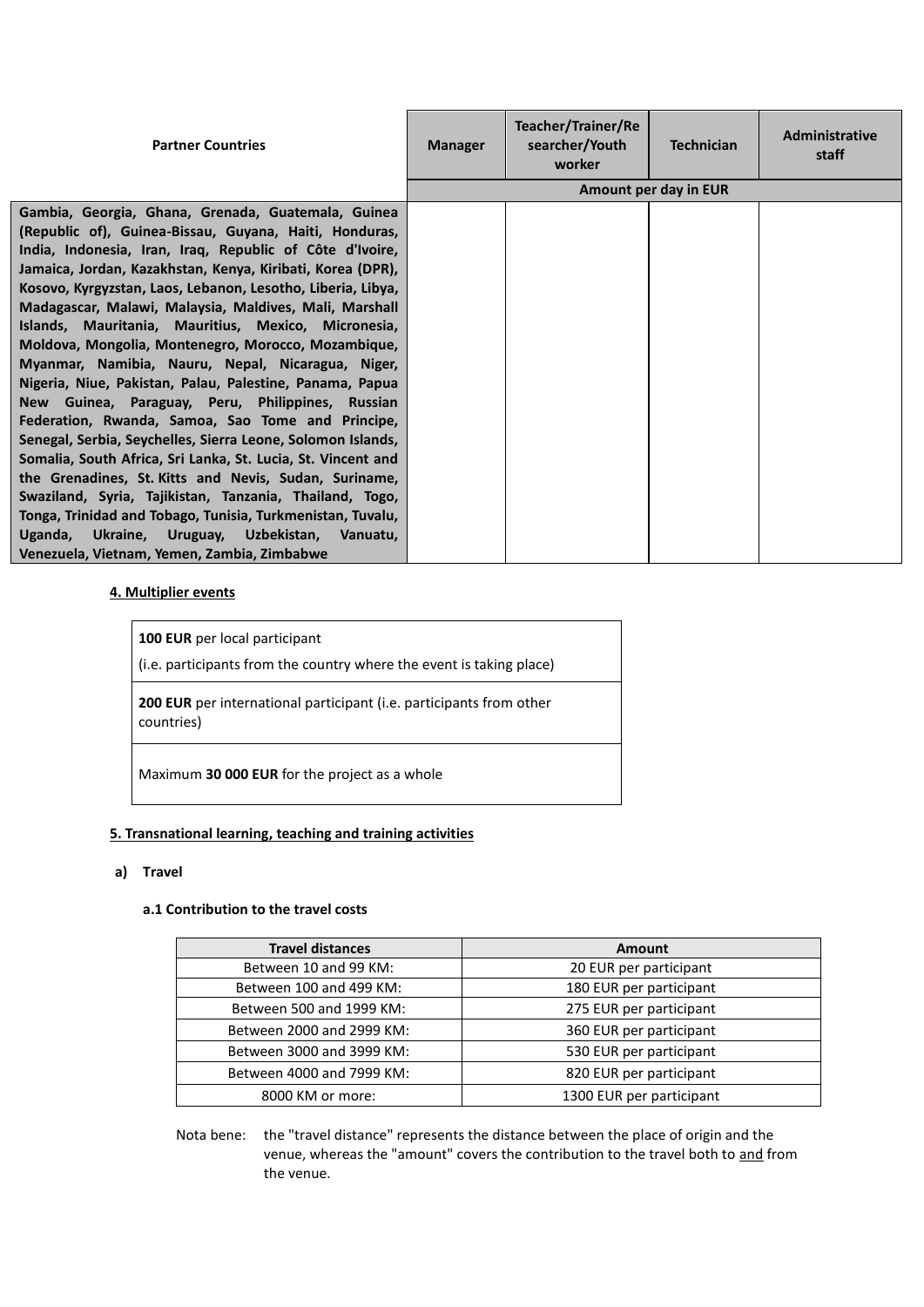## **a.2 Top-up for domestic expensive travel costs**

Amount exceeding 225 EUR: 180 EUR per participant and return trip

## **b) Individual support**

#### **Short-term activities**

| Short term joint staff training<br>events, teaching in Intensive<br><b>Study Programmes and</b> | up to the 14 <sup>th</sup> day of activity: <b>100 EUR</b> per day per participant<br>between the 15 <sup>th</sup> and 60 <sup>th</sup> day of activity: 70 EUR per day per participant |
|-------------------------------------------------------------------------------------------------|-----------------------------------------------------------------------------------------------------------------------------------------------------------------------------------------|
| accompanying persons                                                                            |                                                                                                                                                                                         |
| Short term activities for learners<br>(blended mobility, short term                             | up to the 14 <sup>th</sup> day of activity: 55 EUR per day per participant                                                                                                              |
| pupils' mobility, intensive<br>programmes)                                                      | between the 15 <sup>th</sup> and 60 <sup>th</sup> day of activity: <b>40 EUR</b> per day per participant                                                                                |

## **Long-term activities**

| Long term teaching or training<br>assignments<br>Long term mobility of youth<br>workers | up to the $14th$ day of activity: <b>B1.5</b> per day per participant<br>$\ddot{}$<br>between the 15 <sup>th</sup> and 60 <sup>th</sup> day of activity: <b>B1.6</b> per day per participant<br>$\ddot{}$<br>between the 61 <sup>th</sup> day of activity and up to 12 months: $ B1.7 $ per day per<br>participant |
|-----------------------------------------------------------------------------------------|--------------------------------------------------------------------------------------------------------------------------------------------------------------------------------------------------------------------------------------------------------------------------------------------------------------------|
| Long term mobility of pupils                                                            | <b>B1.8</b> per month per participant                                                                                                                                                                                                                                                                              |

| <b>Receiving country</b> | Long-term teaching or training assignments -<br>mobility of youth workers | Long-term activities<br>of pupils |    |                  |
|--------------------------|---------------------------------------------------------------------------|-----------------------------------|----|------------------|
|                          |                                                                           | in EUR per day                    |    | in EUR per month |
|                          | <b>B1.5</b>                                                               | <b>B1.8</b>                       |    |                  |
| <b>Belgium</b>           | 105                                                                       | 74                                | 53 | 110              |
| <b>Bulgaria</b>          | 105                                                                       | 74                                | 53 | 70               |
| <b>Czech Republic</b>    | 105                                                                       | 74                                | 53 | 90               |
| <b>Denmark</b>           | 120                                                                       | 84                                | 60 | 145              |
| Germany                  | 90                                                                        | 63                                | 45 | 110              |
| <b>Estonia</b>           | 75                                                                        | 53                                | 38 | 85               |
| <b>Ireland</b>           | 120                                                                       | 84                                | 60 | 125              |
| <b>Greece</b>            | 105                                                                       | 74                                | 53 | 100              |
| <b>Spain</b>             | 90                                                                        | 63                                | 45 | 105              |
| <b>France</b>            | 105                                                                       | 74                                | 53 | 115              |
| <b>Croatia</b>           | 75                                                                        | 53                                | 38 | 90               |
| <b>Italy</b>             | 105                                                                       | 74                                | 53 | 115              |
| <b>Cyprus</b>            | 105                                                                       | 74                                | 53 | 110              |
| Latvia                   | 90                                                                        | 63                                | 45 | 80               |
| Lithuania                | 75                                                                        | 53                                | 38 | 80               |